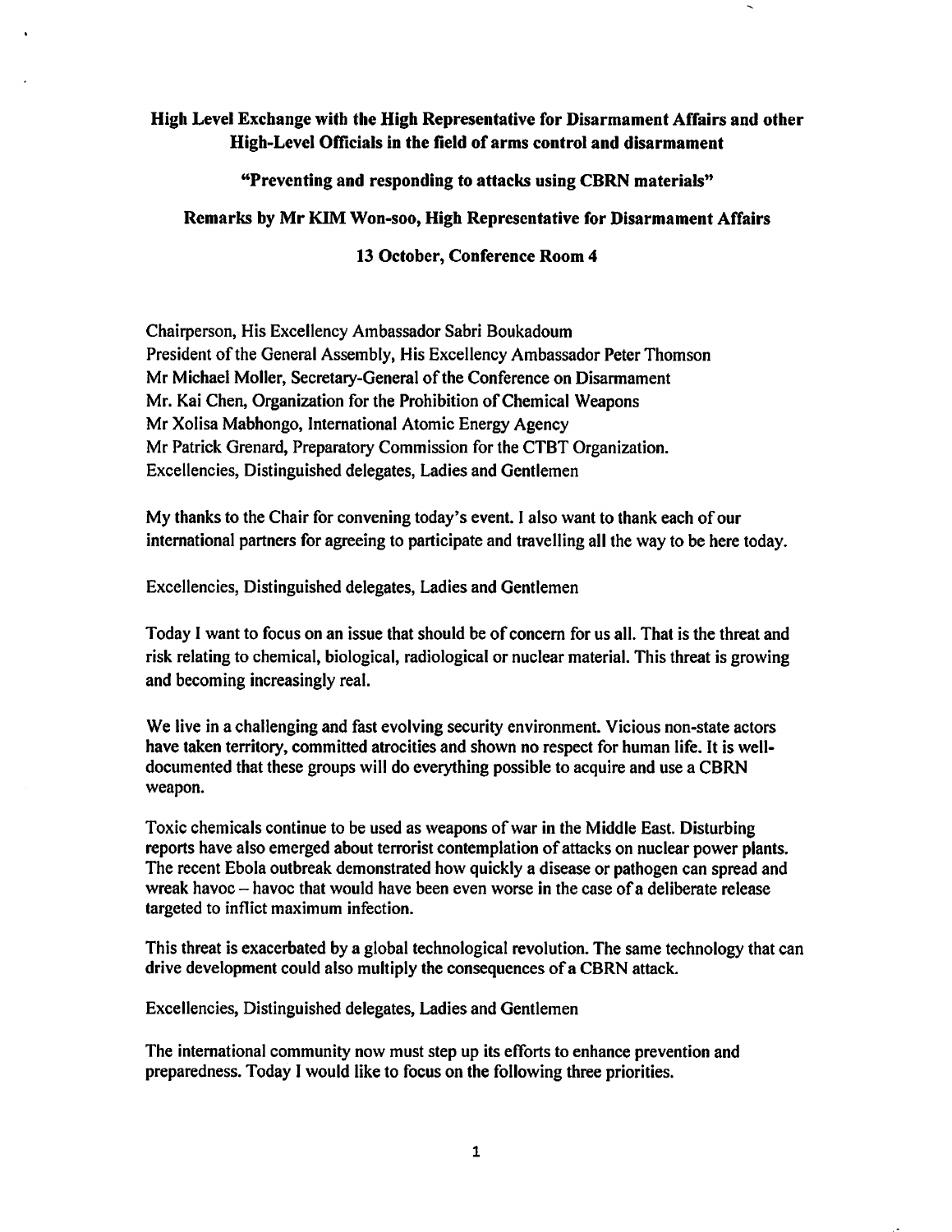First, the forthcoming Review Conference of the Biological Weapons and Toxins Convention (BWC). I would be remiss if) did not recognise the presence of the President elect, His Excellency Ambassador Gy6rgy Molnar. Thank you for your globetrotting engagement.

When it entered into force in 1975, the BWC was the first treaty to outlaw an entire category ofWMD. Yet its institutional base is still the weakest as there is nothing similar to the OPCW or IAEA.

Global response capabilities in case of a biological incident are unclear and untested. Such an incident would certainly become a complex international health and humanitarian emergency, disrupting law and order.

The upcoming Review Conference in November is particularly important due to three conflating factors: First, the growing threat of a biological attack; second, the absence of a response mechanism; and third, technological advances that could make it easier to acquire biological weapons.

A revitalised BWC is in everyone's interest and I hope all States Parties are unanimous in this purpose.

Article VII of the BWC obliges States parties to provide assistance in the case ofa biological weapons attack. However, there are no established state-to-state coordination mechanisms, let alone multilateral ones. The Review Conference could build on intersessional discussions to strengthen Article VII, including how to coordinate with the UN and the World Health Organisation (WHO) in case of a biological attack.

We cannot wait until it is too late to be forced to respond to the consequences of a biological attack. The cost of inaction will be much greater than the consequences of acting now.

On keeping pace with technological advances, Article XII specifically mandates the Review Conference to take into account new developments, both positive and negative. There have been wide-spread calls to improve how the BWC handles science and technology issues. We hope the Review Conference will consider the many suggested approaches, such as reinforcing the ISU with technical expertise, and find the most optimal mechanism that ensures the BWC is able to stay ahead.

Excellencies, Distinguished delegates, Ladies and Gentlemen

The second priority is the Comprehensive Review of UN Security Council Resolution 1540 (2004). Resolution 1540 addressed a critical gap in WMD non-proliferation by targeting nonstate actors. Over twelve years it has become  $-$  in the words of Secretary-General Ban  $-$  an important component of the global security architecture.

The Comprehensive Review, due to be finalised in December, is an opportunity to take stock of what has been achieved, but also to strengthen the resolution so it remains fit for purpose.

On biological security, the Review could encourage stronger implementation of measures related to accounting for and securing materials related to biological weapons, which lags behind chemical and nuclear measures.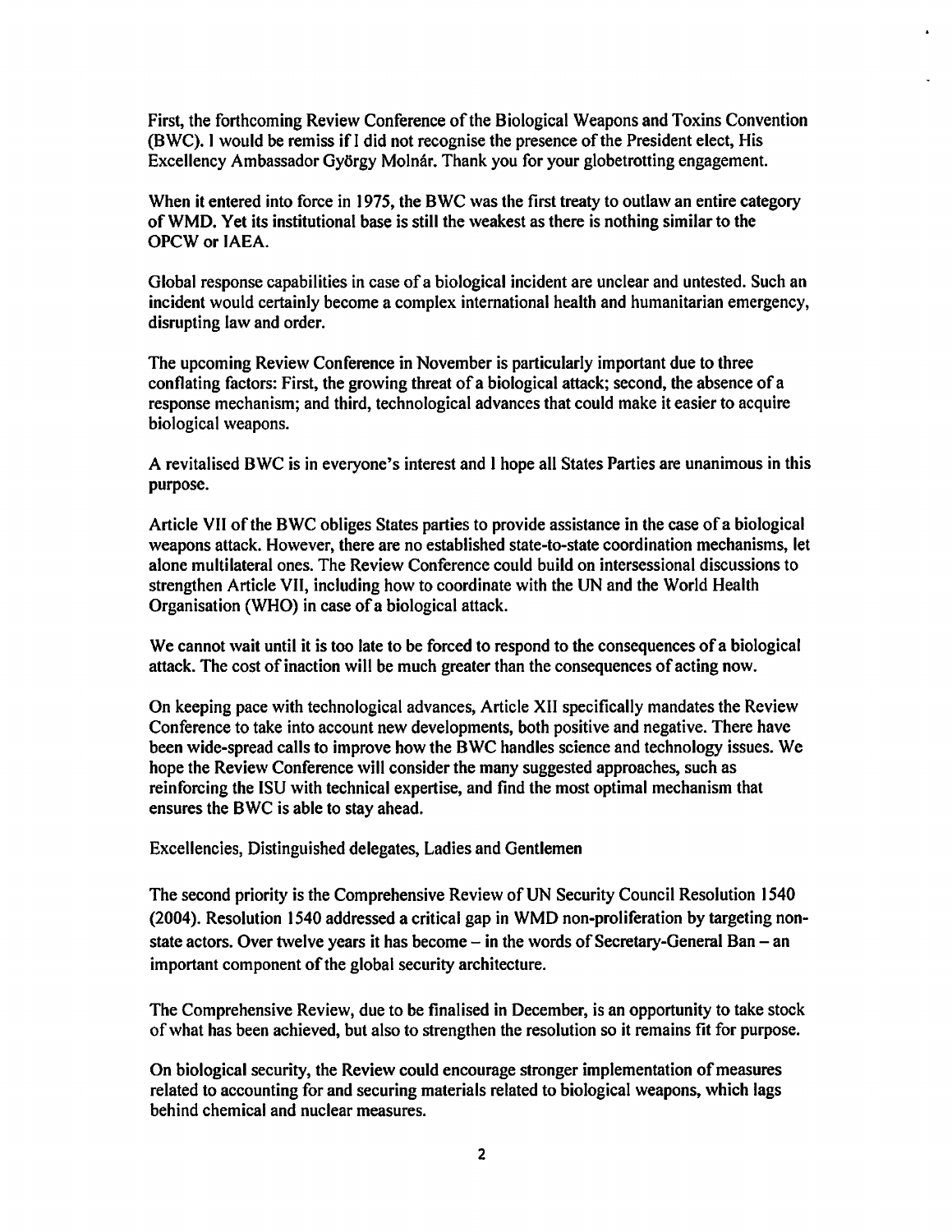On radiological threats, the resolution's preamble recognises radioactive material as a sensitive material in need of effective accounting and security measures. By adopting operative language on radiological sources, the Review could help strengthen security of radiological sources when it comes to non-state actors.

The capacity gap in national implementation also needs to be addressed. States' needs must be better matched with donor expertise and funds. The Review could consider how to use the expertise of the 1540 Committee to be helpful to national implementation.

The Comprehensive Review is also an opportunity to think through the implications of emerging technology that can increase the risk of WMD use and proliferation. It could consider ways in which the Committee can keep ahead of these technological changes.

I'd like to take this opportunity to thank Spain and Ambassador Roman Oyarzun Marchesi, Chair of the 1540 Committee, for the leadership displayed throughout the Review.

The Office for Disarmament Affairs stands ready to support the Committee in any way possible.

Excellencies, Distinguished delegates, Ladies and Gentlemen

Thirdly, I want to highlight the need to strengthen the operational capacity and readiness of the Secretary-General's Mechanism to investigate allegations of the use of chemical, biological and toxin weapons, or SGM.

The SGM was institutionalised by the General Assembly in 1987 and reaffirmed the Security Council in 1988. It predates the CWC and the OPCW. It is the only mechanism by which *any* Member State can seek an investigation by the Secretary-General into *any* allegation of the use of chemical or biological weapons. It authorises the Secretary-General to undertake an investigation and ascertain the facts of that allegation.

In the absence of a biological weapons-related institution, it is the *only* international mechanism specifically created to investigate the alleged use of biological weapons.

Although any Member State can request an investigation under the SGM, the OPCW would take the lead in investigations in CWC States Parties. However, as was the case in the Syrian Arab Republic, the SGM fills the gap for any allegations which may occur in non-States Parties or in territories not controlled by States Parties.

The Office for Disarmament Affairs is currently operationalising the lessons-learned from the 2013 SGM mission in the Syrian Arab Republic. I thank Member States for their generous contributions that have allowed us to expand the roster of experts and continue to train those experts.

Going forward, regular budget support for the SGM is an issue that will need to be looked at. We will revert back to Member States on this issue in the near future.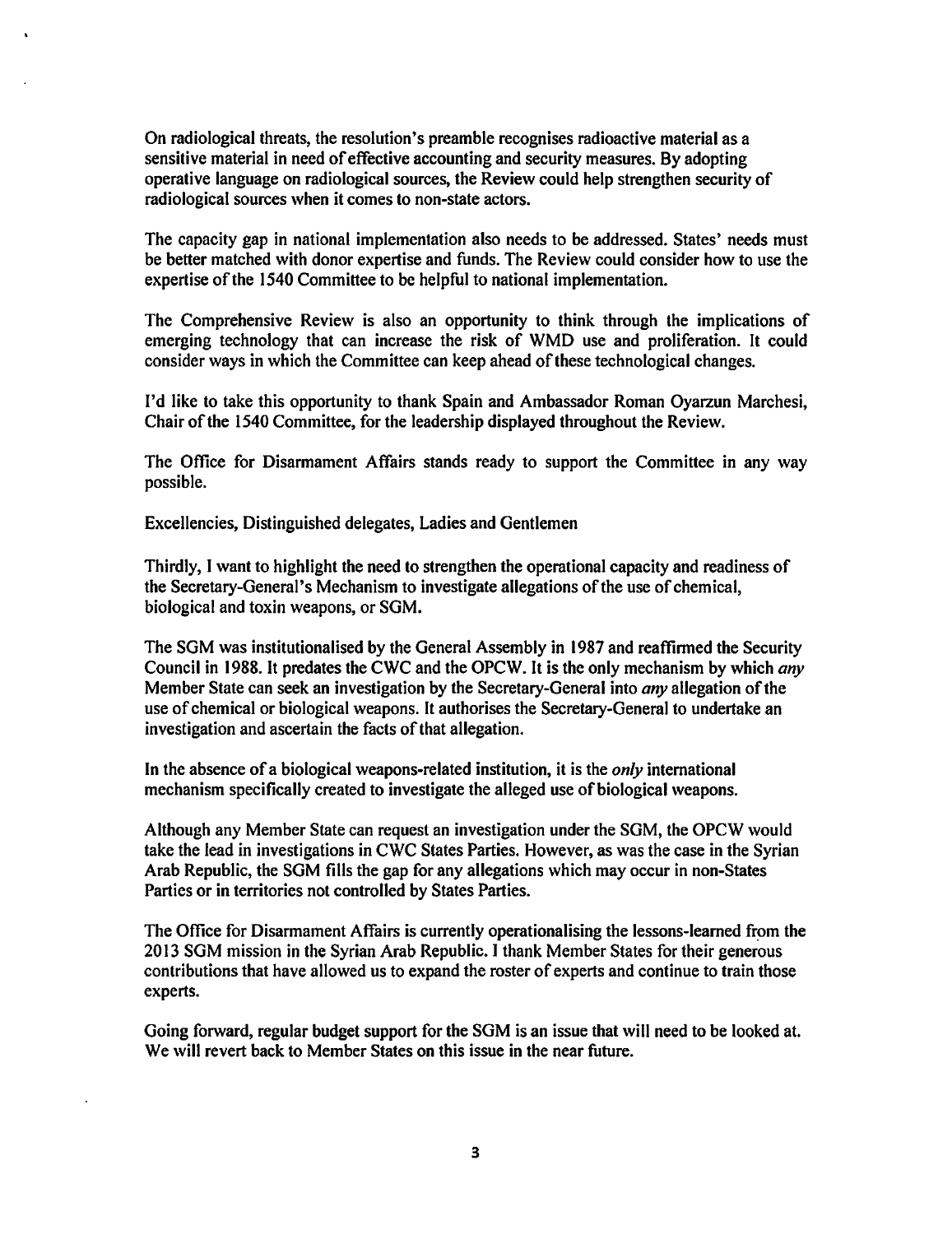Given the institutional gap in response mechanisms for a biological incident, there is an urgent need to sharpen the roster of experts to ensure it is capable and readily deployable. This is a top priority for the Office for Disarmament Affairs.

I want to thank all of our international partners, in particular the OPCW and the WHO, for their collabomtion on the SGM. I want to assure all Member States that the partnership between these international organisations will continue to be mutually reinforcing and complementary.

Excellencies, Distinguished delegates, Ladies and Gentlemen

I also want to acknowledge the IAEA's leading role in radiological and nuclear security. I hope that the forthcoming International Conference on Nuclear Security will build on the momentum established by the Nuclear Security Summit process.

This year, the international community marked the 20th anniversary of the opening for signature of the Comprehensive Nuclear-Test-Ban Treaty. Unfortunately, this has not just been a cause for celebration but also a sober reminder of our unfinished business.

Last month, at the General Assembly and in Security Council, Member States led two unprecedented high-level events aimed at bolstering the international norm against nuclear tests and accelerating CTBT's entry into force.

But this is not enough. We must step up efforts to reach our shared destination of a world without nuclear tests as a step toward a world without nuclear weapons. This was the message that the Secretary-General personally brought to Vienna in April for the CTBT@20 commemoration and to the ministerial meeting hosted last month in New York by the Group of Friends.

Every mtification matters. I therefore commend Myanmar and Swaziland for taking the final steps to join the Treaty this year. However, I reiterate the Secretary-Geneml's call on those remaining Annex 2 states, whose ratification is required to bring the treaty into force, to not wait for others and act now.

Excellencies, Distinguished delegates, Ladies and Gentlemen

In my opening statement to the plenary last week, I registered the serious issue of nonpayment by States of their treaty-based financial obligations.

The immediate concern is the risk posed to the 15th Meeting of the States Parties to the Anti-Personnel Landmine Convention in Santiago next month.

I would like to thank Sweden, Switzerland and the United States for their prompt action following our appeal and the latest payments made, including by Belarus, Croatia, Germany, Japan, Mexico, the Netherlands and San Marino. I would also like to thank those States that have pledged payment before the deadline of 26 October. This includes some European Union States, Algeria, New Zealand and Australia.

I welcome efforts made by a number of countries and I hope these efforts will be followed by those remaining countries that have outstanding dues. We still have a shortfall but we will